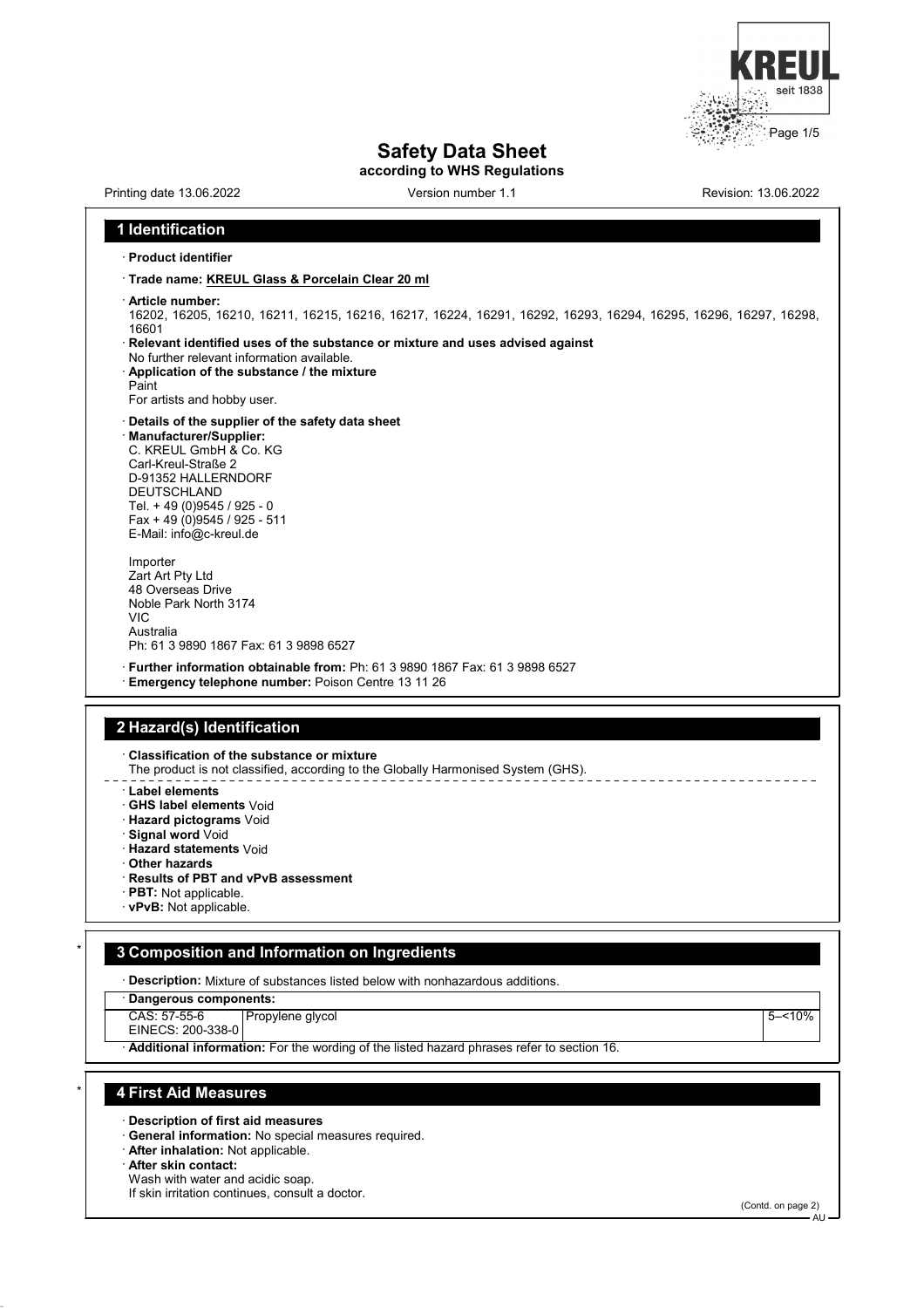### **Safety Data Sheet according to WHS Regulations**

Printing date 13.06.2022 **Version number 1.1** Nevision: 13.06.2022 Revision: 13.06.2022

(Contd. of page 1)

#### · **After eye contact:**

Remove contact lenses.

Rinse opened eye for several minutes under running water.

· **After swallowing:**

If symptoms persist consult doctor.

- Rinse out mouth and then drink plenty of water.
- · **Information for doctor:**
- · **Most important symptoms and effects, both acute and delayed** No further relevant information available.
- · **Indication of any immediate medical attention and special treatment needed** No further relevant information available.

#### **5 Fire Fighting Measures**

· **Extinguishing media**

- · **Suitable extinguishing agents:** Use fire extinguishing methods suitable to surrounding conditions.
- · **Special hazards arising from the substance or mixture**
- Formation of toxic gases is possible during heating or in case of fire.
- · **Advice for firefighters**
- Protective equipment: Mouth respiratory protective device.
- · **Additional information** Dispose of fire debris and contaminated fire fighting water in accordance with official regulations.

#### **6 Accidental Release Measures**

· **Personal precautions, protective equipment and emergency procedures** Not required.

· **Environmental precautions:**

Dilute with plenty of water.

Do not allow to enter sewers/ surface or ground water.

· **Methods and material for containment and cleaning up:**

- Absorb with liquid-binding material (sand, diatomite, acid binders, universal binders, sawdust).
- Send for recovery or disposal in suitable receptacles.
- **Reference to other sections**
- See Section 7 for information on safe handling.

See Section 8 for information on personal protection equipment.

See Section 13 for disposal information.

# **7 Handling and Storage**

- · **Handling:**
- · **Precautions for safe handling** No special precautions are necessary if used correctly.
- · **Information about fire and explosion protection:**
- No special measures required.
- The product is not flammable.
- · **Conditions for safe storage, including any incompatibilities**

· **Storage:**

- · **Requirements to be met by storerooms and receptacles:** No special requirements.
- · **Information about storage in one common storage facility:** Not required.
- · **Further information about storage conditions:**
- Protect from frost.
- Protect from heat and direct sunlight.
- · **Storage class:** 12
- · **Specific end use(s)** See chapter 1.2.

# \* **8 Exposure controls and personal protection**

| 57-55-6 Propylene glycol |                                         |                                                                                |                    |
|--------------------------|-----------------------------------------|--------------------------------------------------------------------------------|--------------------|
|                          | *vapour&particluates**particulates only | WES Long-term value: $474*10**$ mg/m <sup>3</sup> , 150* ppm                   |                    |
| <b>DNELS</b>             |                                         |                                                                                |                    |
|                          | 57-55-6 Propylene glycol                |                                                                                |                    |
|                          | Inhalative   chronic - local effect     | 10 mg/m <sup>3</sup> /long-term (general population)                           |                    |
|                          |                                         | 10 mg/m <sup>3</sup> /long-term (worker)                                       |                    |
|                          |                                         | chronic - systemic effect 50 mg/m <sup>3</sup> /long term (general population) |                    |
|                          |                                         | 168 mg/m <sup>3</sup> /long-term (worker)                                      |                    |
| · PNECs                  |                                         |                                                                                |                    |
|                          | 57-55-6 Propylene glycol                |                                                                                |                    |
| water                    |                                         | $183 \text{ mg/l}$                                                             |                    |
| freshwater               |                                         | 260 mg/l                                                                       |                    |
| marine water             |                                         | $26$ mg/l                                                                      |                    |
|                          |                                         |                                                                                | (Contd. on page 3) |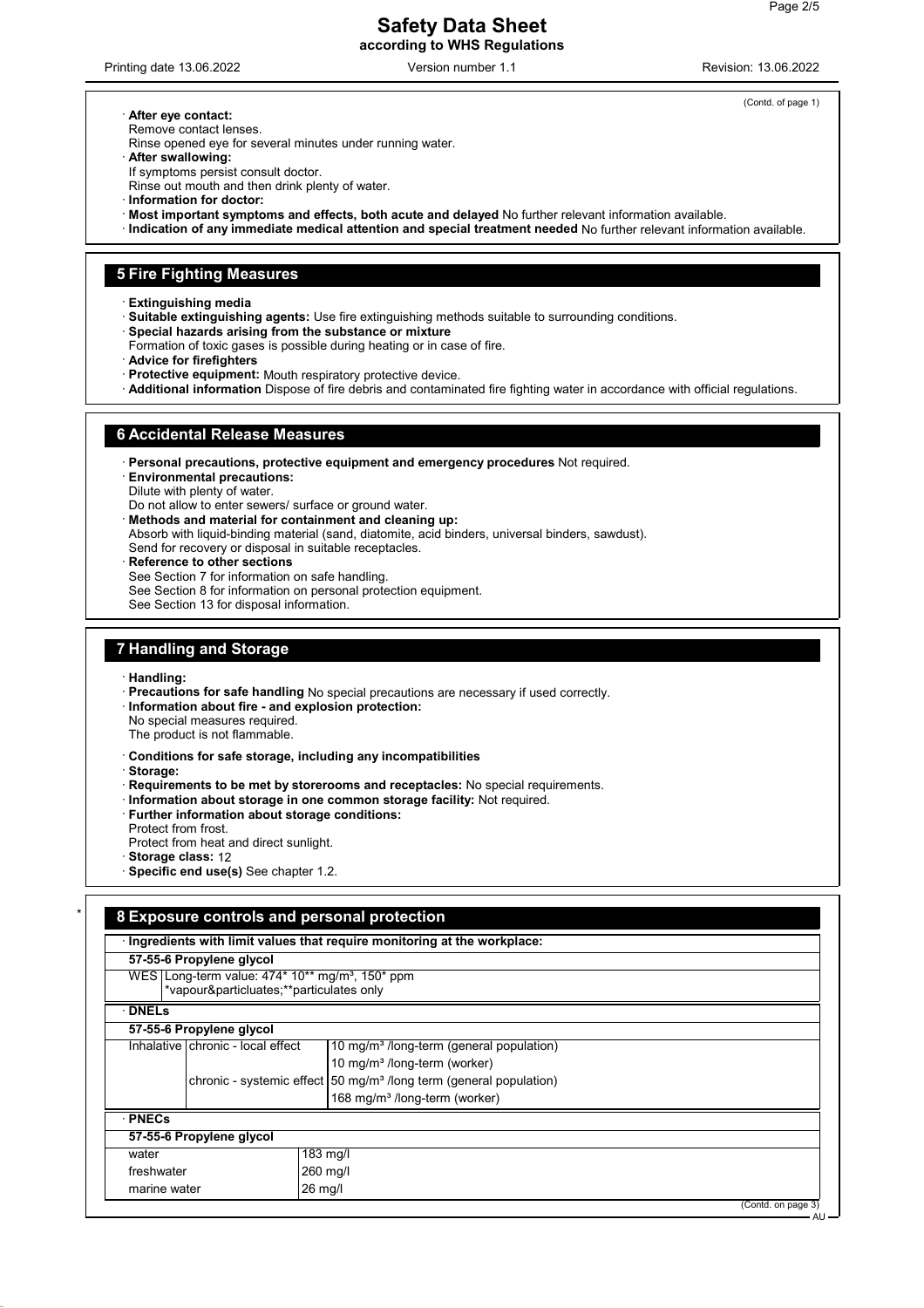### **Safety Data Sheet according to WHS Regulations**

Printing date 13.06.2022 Version number 1.1 Revision: 13.06.2022

(Contd. of page 2)

| sewage treatment plant (STP) 20,000 mg/l |                       |
|------------------------------------------|-----------------------|
| freshwater sediment                      | $ 572 \text{ mg/kg} $ |
| marine sediment                          | 57.2 mg/kg            |
| soil                                     | $ 50 \text{ mg/kg} $  |

· **Additional information:** The lists valid during the making were used as basis.

· **Exposure controls**

· **General protective and hygienic measures:**

Do not eat, drink, smoke or sniff while working.

Avoid contact with the eyes and skin.

· **Material of gloves**

The selection of the suitable gloves does not only depend on the material, but also on further marks of quality and varies from manufacturer to manufacturer. As the product is a preparation of several substances, the resistance of the glove material can not be calculated in advance and has therefore to be checked prior to the application.

· **Penetration time of glove material**

The exact break through time has to be found out by the manufacturer of the protective gloves and has to be observed.

· **Eye protection:** Goggles recommended during refilling

| Information on basic physical and chemical properties  |                                               |  |
|--------------------------------------------------------|-----------------------------------------------|--|
| <b>General Information</b>                             |                                               |  |
| · Appearance:                                          |                                               |  |
| Form:                                                  | Fluid                                         |  |
| · Odour:                                               | Characteristic                                |  |
| <b>Odour threshold:</b>                                | Not determined.                               |  |
| pH-value at 20 °C:                                     | $6 - 9$                                       |  |
| Change in condition                                    |                                               |  |
| Melting point/freezing point:                          | Undetermined.                                 |  |
| Initial boiling point and boiling range: Undetermined. |                                               |  |
| · Flash point:                                         | Not applicable.                               |  |
| · Flammability (solid, gas):                           | Not applicable.                               |  |
| <b>Decomposition temperature:</b>                      | Not determined.                               |  |
| <b>Explosive properties:</b>                           | Product does not present an explosion hazard. |  |
| <b>Explosion limits:</b>                               |                                               |  |
| Lower:                                                 | Not determined.                               |  |
| Upper:                                                 | Not determined.                               |  |
| · Vapour pressure:                                     | Not determined.                               |  |
| Density at 20 °C:                                      | $1.04 - 1.05$ g/cm <sup>3</sup>               |  |
| · Relative density                                     | Not determined.                               |  |
| · Vapour density                                       | Not determined.                               |  |
| <b>Evaporation rate</b>                                | Not determined.                               |  |
| · Solubility in / Miscibility with                     |                                               |  |
| water:                                                 | Fully miscible.                               |  |
| · Partition coefficient: n-octanol/water:              | Not determined.                               |  |
| · Viscosity:                                           |                                               |  |
| Dynamic:                                               | Not determined.                               |  |
| Kinematic:                                             | Not determined.                               |  |

# **10 Stability and Reactivity**

· **Reactivity** No further relevant information available.

· **Chemical stability**

· **Thermal decomposition / conditions to be avoided:** No decomposition if used according to specifications.

· **Possibility of hazardous reactions** No dangerous reactions known.

· **Conditions to avoid** No further relevant information available.

· **Incompatible materials:** No further relevant information available.

· **Hazardous decomposition products:** No dangerous decomposition products known.

(Contd. on page 4)

AU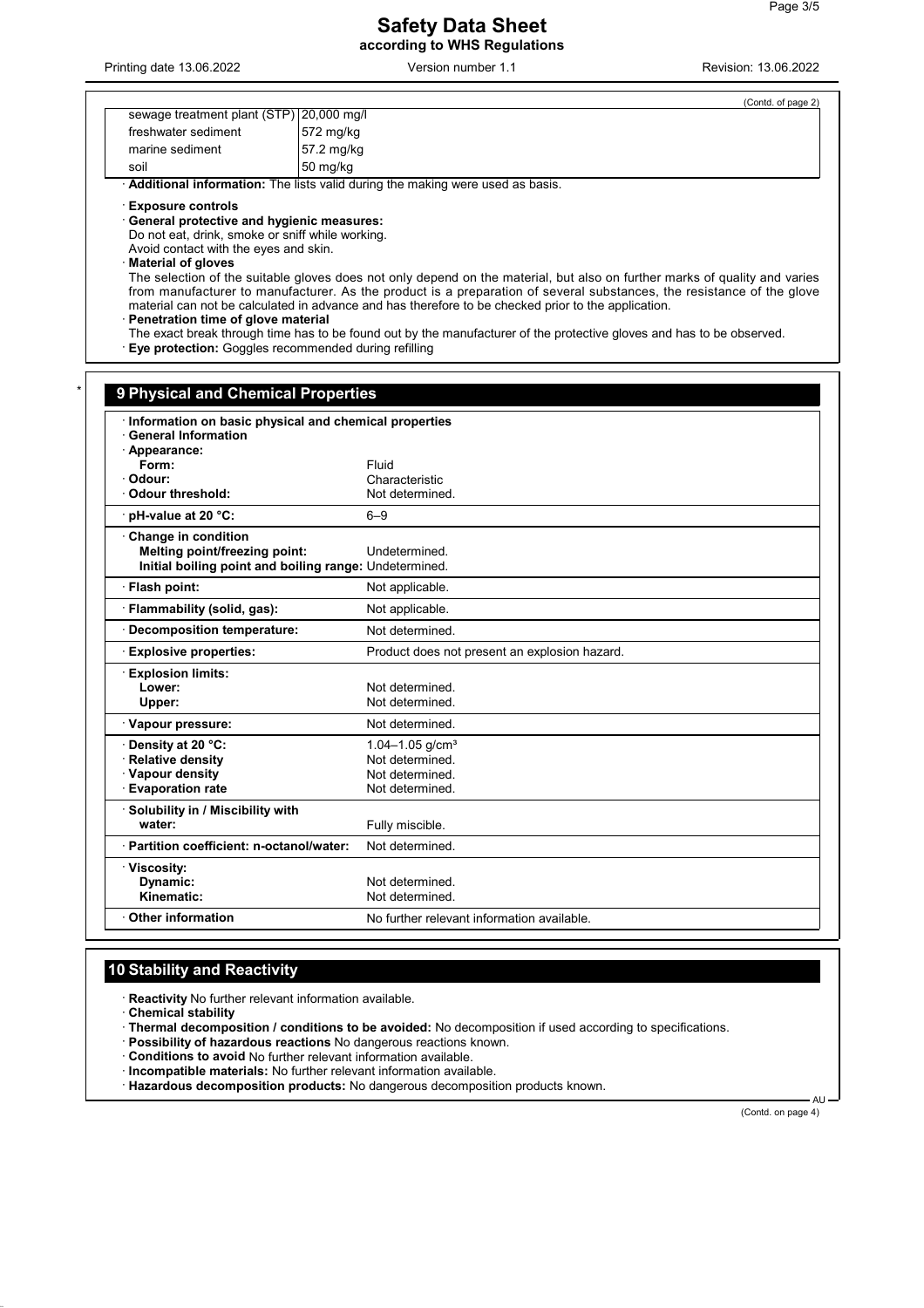Printing date 13.06.2022 Version number 1.1 Revision: 13.06.2022

(Contd. of page 3)

## **11 Toxicological Information**

· **Information on toxicological effects**

· **Acute toxicity**

· **LD/LC50 values relevant for classification:**

**57-55-6 Propylene glycol**

Oral LD50 22,000 mg/kg (rat) (ECHA)

Dermal LD50 > 2,000 mg/kg (rabbit) (ECHA)

· **Additional toxicological information:**

The product is not subject to classification according to the calculation method of the General EU Classification Guidelines for Preparations as issued in the latest version.

When used and handled according to specifications, the product does not have any harmful effects to our experience and the information provided to us.

## **12 Ecological Information**

· **Toxicity**

| · Aquatic toxicity:                                                  |                                                       |  |  |
|----------------------------------------------------------------------|-------------------------------------------------------|--|--|
| 57-55-6 Propylene glycol                                             |                                                       |  |  |
|                                                                      | LC50/96h 40,613 mg/l (oncorhynchus mykiss) (ECHA)     |  |  |
|                                                                      | LC50/48h   18,340 mg/l (ceriodaphnia dubia) (ECHA)    |  |  |
|                                                                      | ErC50/72h   19,300 mg/l (sceletonema costatum) (ECHA) |  |  |
|                                                                      | NOEC/18h   > 20,000 mg/l (pseudomonas putida) (ECHA)  |  |  |
|                                                                      | NOEC/7d   13,020 mg/l (ceriodaphnia dubia) (ECHA)     |  |  |
| NOEC/14d <5,300 mg/l (sceletonema costatum) (ECHA)                   |                                                       |  |  |
| · Persistence and degradability                                      |                                                       |  |  |
| 57-55-6 Propylene glycol                                             |                                                       |  |  |
|                                                                      | Carbon dioxide production 81.7 % /28d (OECD 301 F)    |  |  |
| DOC removal                                                          | 98.3 % /28d (OECD 301 F)                              |  |  |
| Oxygen consumption                                                   | 106.8 % /28d (OECD 301 F)                             |  |  |
| Behaviour in environmental systems:                                  |                                                       |  |  |
| Bioaccumulative potential No further relevant information available. |                                                       |  |  |
| Mobility in soil No further relevant information available.          |                                                       |  |  |

· **Additional ecological information:**

· **General notes:**

Do not allow undiluted product or large quantities of it to reach ground water, water course or sewage system.

· **Results of PBT and vPvB assessment**

· **PBT:** Not applicable.

· **vPvB:** Not applicable.

· **Other adverse effects** No further relevant information available.

### **13 Disposal considerations**

· **Waste treatment methods**

· **Recommendation**

Small amounts may be diluted with plenty of water and washed away. Dispose of bigger amounts in accordance with Local Authority requirements.

· **Uncleaned packaging:**

· **Recommendation:** Disposal must be made according to official regulations.

· **Recommended cleansing agents:** Water, if necessary together with cleansing agents.

| 14 Transport information                        |                 |                    |
|-------------------------------------------------|-----------------|--------------------|
| UN-Number<br>ADG, ADN, IMDG, IATA               | not regulated   |                    |
| UN proper shipping name<br>ADG, ADN, IMDG, IATA | not regulated   |                    |
| Transport hazard class(es)                      |                 |                    |
| ADG, ADN, IMDG, IATA<br>· Class                 | not regulated   |                    |
| · Packing group<br><b>ADG, IMDG, IATA</b>       | not regulated   |                    |
| <b>Environmental hazards:</b>                   | Not applicable. |                    |
|                                                 |                 | (Contd. on page 5) |

AU